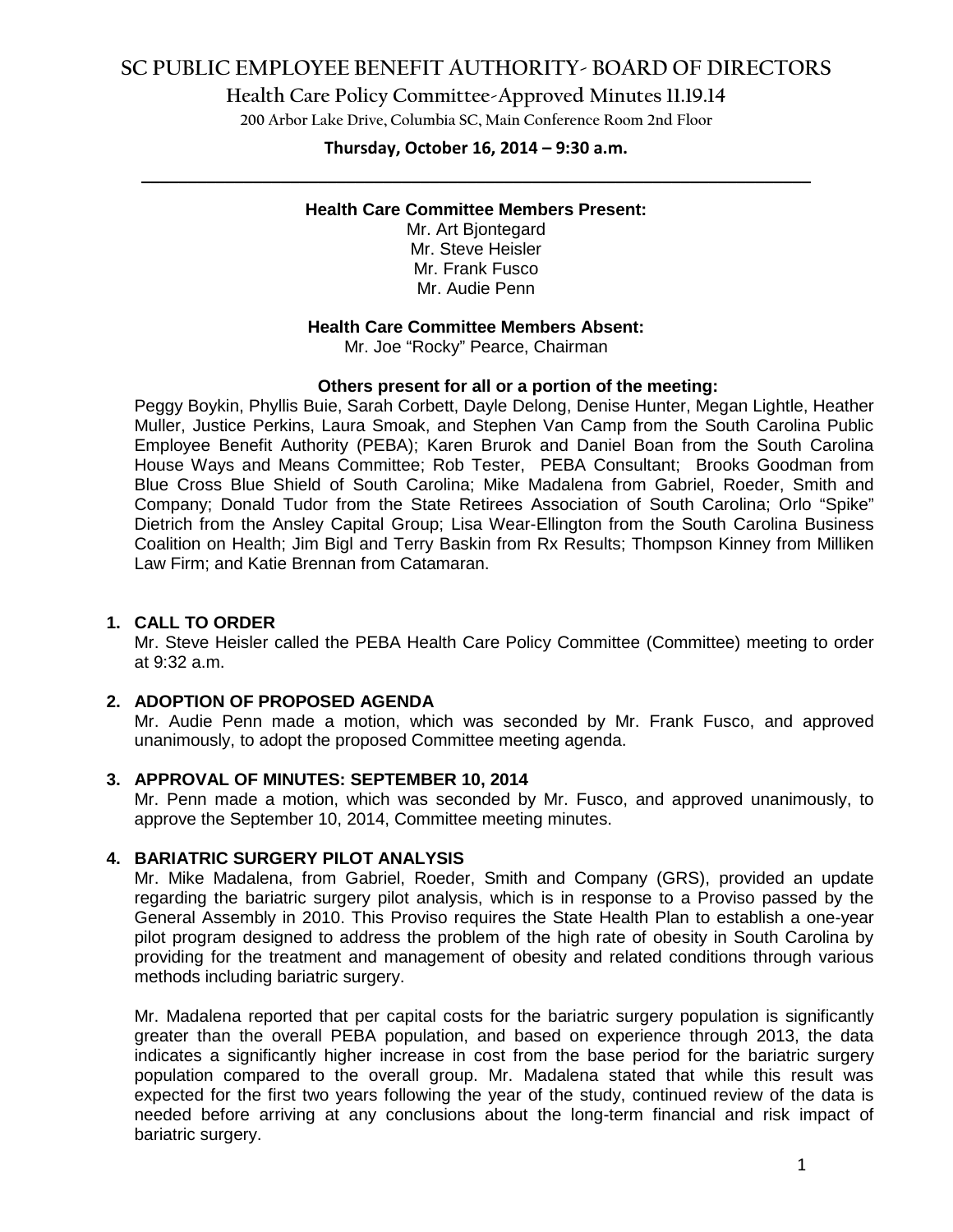# **SC PUBLIC EMPLOYEE BENEFIT AUTHORITY- BOARD OF DIRECTORS**

**Health Care Policy Committee-Approved Minutes 11.19.14**

**200 Arbor Lake Drive, Columbia SC, Main Conference Room 2nd Floor**

# **Thursday, October 16, 2014 – 9:30 a.m. \_\_\_\_\_\_\_\_\_\_\_\_\_\_\_\_\_\_\_\_\_\_\_\_\_\_\_\_\_\_\_\_\_\_\_\_\_\_\_\_\_\_\_\_\_\_\_\_\_\_\_\_\_\_\_\_\_\_\_\_\_\_\_\_\_\_\_\_\_\_\_\_**

# **5. DISRUPTIVE (TRANSFORMATIONAL) MODELS OF HEALTHCARE**

Orlo "Spike" Dietrich, Managing Partner, from the Ansley Capital Group, and Lisa Wear-Ellington from the South Carolina Business Coalition on Health, provided a presentation regarding Transformational Models of Healthcare. Mr. Dietrich stated that WebTPA is a third party healthcare administrator which is widely accepted as one of the best independent administrators in the country serving over 375,000 members.

Mr. Dietrich advised that provider network components of WebTPA include:

- 1. High-quality outcomes and network saving marketing;
- 2. Tiered networks with variable benefit structures;
- 3. Contractual–based reimbursements; and
- 4. Employer/patient deductible management.

Mr. Dietrich discussed provider network implementation including:

- 1. Coordinating with local hospitals;
- 2. Implementing provider contracts based on current market competition;
- 3. Facilitating collaborative contracting methodology;
- 4. Providing documented employee savings and case studies; and
- 5. Executing better network performance including reduced cost, data transparency, and network control.

Mr. Dietrich outlined several care management components of WebTPA; discussed risk management including reinsurance components; and provided information on various components of Pharmacy Benefit Management (PBM).

Mr. Dietrich concluded his presentation by discussing product offerings and benefit plan designs of WebTPA.

## **6. WELLNESS RESEARCH STRATEGY TEAM UPDATE**

Ms. Laura Smoak, PEBA, Manager of Research and Statistics, provided the Wellness Research Strategy Team Update, and stated that three initiatives for 2015 include:

- 1. Research current employer initiatives and establish a Wellness Consortium;
- 2. Increase participation in PEBA's Workforce Wellness Program; and
- 3. Develop a targeted marketing campaign for current health initiatives including workplace screenings and a copay waiver program.

Ms. Smoak stated that PEBA's information about employer engagement is limited to an employer's participation in PEBA's existing programs and employee claims data. For example, Ms. Dayle Delong, Manager of Health Initiatives, reported that the Wellness Team evaluated a large employer that appeared to be not engaged in wellness initiatives, but upon further research, the employer was found to be very engaged in current wellness programs even though they had no claims for workplace screenings, and no engagement with Prevention Partners programming.

Ms. Smoak stated that PEBA's current workplace wellness program activities include: